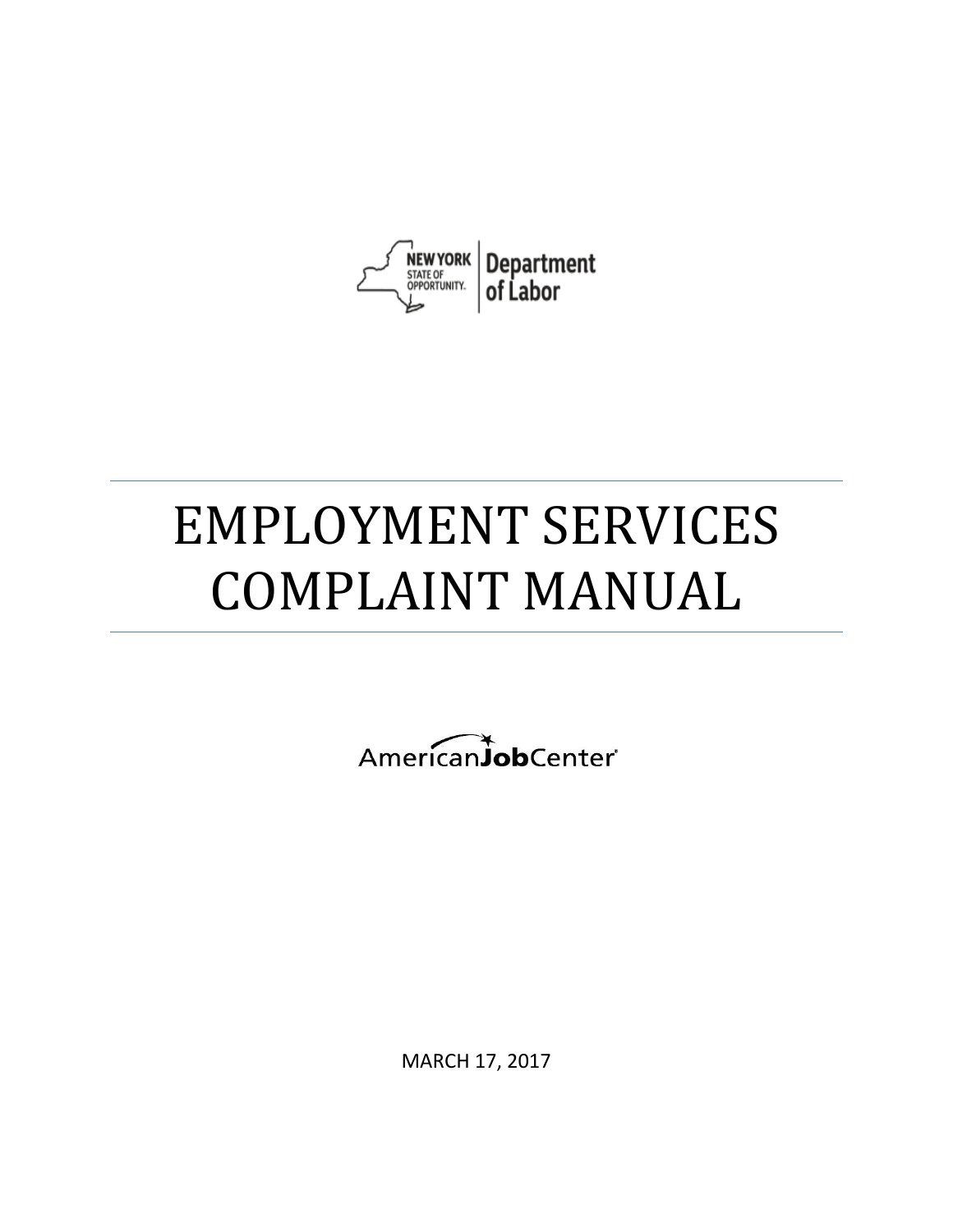# **COMPLAINTS AND DISCONTINUATION OF SERVICES**

In accordance with 20 CFR 658.410, the New York State Department of Labor, Division of Employment and Workforce Solutions (DEWS) is required to establish and maintain a uniform system for accepting, investigating, resolving, and referring complaints and apparent violations through the Employment Services (ES) program. This manual was developed for NYS Workforce Boards, Career Centers and Division of Immigrant Policies and Affairs (DIPA); it outlines federal guidelines for handling ES related and Employment-related law complaints. There are two types of complaints handled by the ES Complaint System; ES related, and Employment-related law. This manual provides the guiding policy specific to the ES Complaint System. Complaints against Unemployment Insurance (UI), Workforce Innovation and Opportunity Act (WIOA) Title 1 programs or complaints by veterans are handled in accordance with their respective regulations.

#### **WHAT IS A COMPLAINT?**

A complaint is a representation made or referred to a State or ES office of an alleged violation of the ES regulations and/or other Federal laws enforced by the U.S. Department of Labor's Wage and Hour Division (WHD) or Occupational Safety and Health Administration (OSHA), as well as other Federal, State, or local agencies enforcing employment-related law.

#### **WHO MAY FILE A COMPLAINT?**

Any individual, employer, organization, association or other entity may file a complaint.

#### **CONFIDENTIALITY**

The identity of the complainant(s) and any person(s) who furnish information relating to, or assisting in an investigation of a complaint shall be kept confidential to the maximum extent possible consistent with applicable law.

## **DISTRIBUTION OF RESPONSIBILITIES**

DEWS has overall responsibility for the operation of the ES Complaint System. DEWS will ensure that information pertaining to the use of the ES Complaint System is publicized by prominently displaying the United States Department of Labor's Employment and Training Administration (USDOL ETA) approve[d ES](https://www.labor.ny.gov/formsdocs/dews/p834.pdf)  [Complaint System Poster](https://www.labor.ny.gov/formsdocs/dews/p834.pdf) in each local, comprehensive, affiliate, and satellite Career Center. At the local level, the ES Supervisor is responsible for the day-to-day management of the complaint system. The ES Manager may identify a designee, referred to as a "Complaint Specialist," to handle and investigate complaints in the Career Center. The ES Manager must ensure a Complaint Specialist is available during normal business hours to take complaints and explain how the complaint system works.

The State Monitor Advocate (SMA) is the official state complaint specialist for the New York State Department of Labor (NYSDOL), and is responsible for:

- Maintaining and monitoring the complaint process and a central complaint log;
- Determining the outcome of Migrant or Seasonal Farm Worker (MSFW) complaints;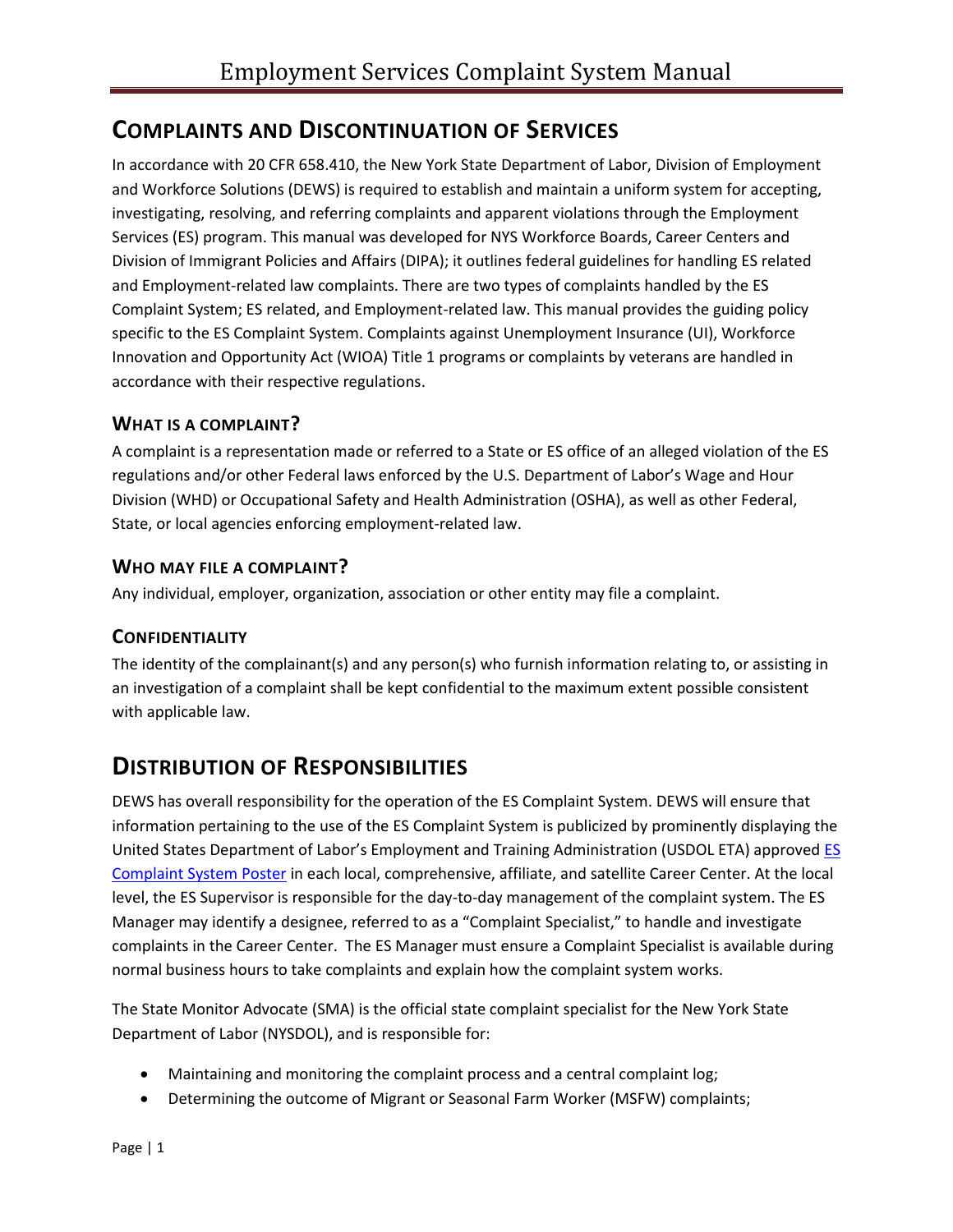- Notifying complainants of outcomes; and
- Handling any necessary referrals.

# **ES RELATED COMPLAINTS**

ES related complaints must be reported within 24 months of the alleged offense, otherwise the complaint will be treated as a Non-ES related complaint. ES related complaints involve complaints against a business or the agency (ES). The Complaint Specialist will work with individuals and businesses to gain complaint resolution. Informal resolution is the preferred method.

#### **EMPLOYER RELATED COMPLAINTS**

A complaint against a business regarding a specific job to which the applicant was referred through the ES.

## **AGENCY RELATED COMPLAINTS**

An agency related complaint is when a complainant alleges that State Workforce Agency (SWA), Career Center staff, and DIPA, through actions or omissions, violated or failed to comply with Wagner-Peyser regulations.

## **EMPLOYMENT-RELATED LAW COMPLAINT**

An Employment-related law complaint is a complaint alleging an employment-related law was violated. Employment-related laws are laws that relate to the employment relationship, such as those enforced by USDOL's WHD, OSHA or other Federal, State, or local agencies. Examples of this type of complaint include but are not limited to; wages, housing and transportation.

# **RECEIVING ES COMPLAINTS**

The Career Center is often the initial point of contact in the complaint process. Complaints are also taken during field checks and outreach activities. Complainants may call, write or e-mail to report a complaint; however, official complaints must be submitted in writing with the complainant's signature.

#### **IN PERSON**

When a person reports a complaint in person, the Complaint Specialist must:

- A. Explain the ES Complaint System
- B. Determine the type of complaint
- C. Direct the complainant to complete the Customer Complaint Information form, ES 834 and provide assistance if necessary
- D. Ensure the Customer Complaint Information form is signed by the complainant or his/her representative
- E. Offer other Employment Services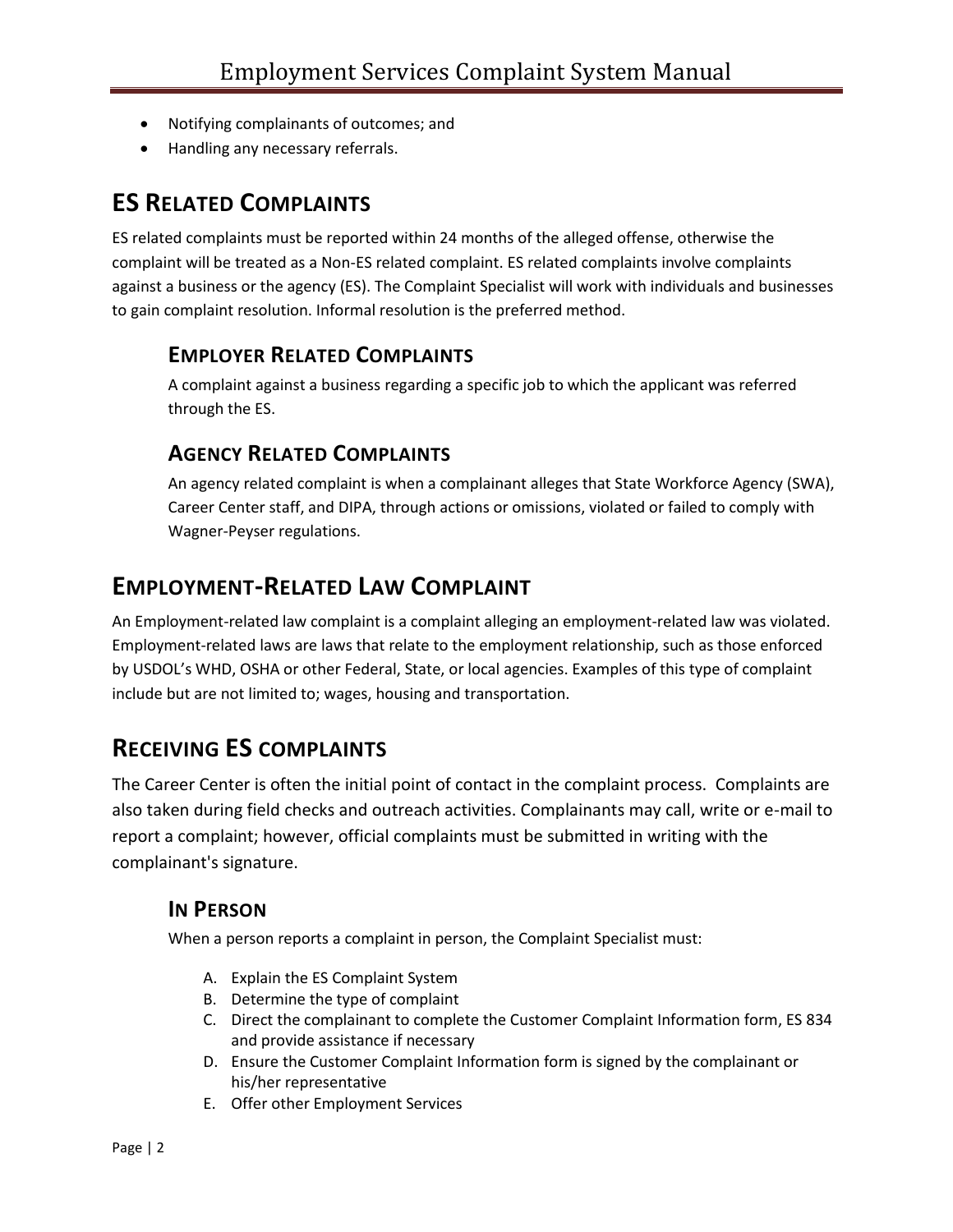F. Log the complaint on the Complaint System Log (ES834.1)

#### **MAIL**

The ES 834 is not required if the mailed, written complaint:

- A. Has the complainant's or the complainant's authorized Representative's signature; and
- B. gives sufficient information to initiate an investigation.

When the letter lacks sufficient information to investigate the complaint, the ES Complaint Specialist must request additional information. The complainant if non-MSFW must be allowed 20 working days to respond. A MSFW must be allowed 40 working days to respond.

Letters submitted by an attorney representing the complainant are treated like a properly completed complaint form.

#### **EMAIL**

When a complaint is received by e-mail, a letter via hard copy or email confirming the complaint was received must be sent by the complaint specialist to the complainant.

When the complainants email lacks sufficient information to investigate the matter expeditiously, the Complaint Specialist must request additional information.

#### **TELEPHONE**

When a complaint is received by telephone, the complainant must be directed to file the complaint in person using the Customer Complaint Information form, or send a letter describing the complaint by mail or email.

# **ES AND EMPLOYMENT-RELATED LAW PROCESS**

All ES related complaints are accepted, designated to the appropriate office, investigated, and resolved when the alleged incident is reported to ES within 24 months of the occurrence. When possible, the Complaint Specialist will resolve complaints informally within 15 working days, from when the complaint is received for non-MSFWs. Complaints involving MSFWs must be resolved within 5 working days of receipt of the filed complaint.

#### **DESIGNATING ES COMPLAINTS**

When a written and signed complaint is received, the Complaint Specialist must:

- A. Decide the type of complaint (ES and/or Employment-related law)
- B. Decide if complainant is an MSFW; and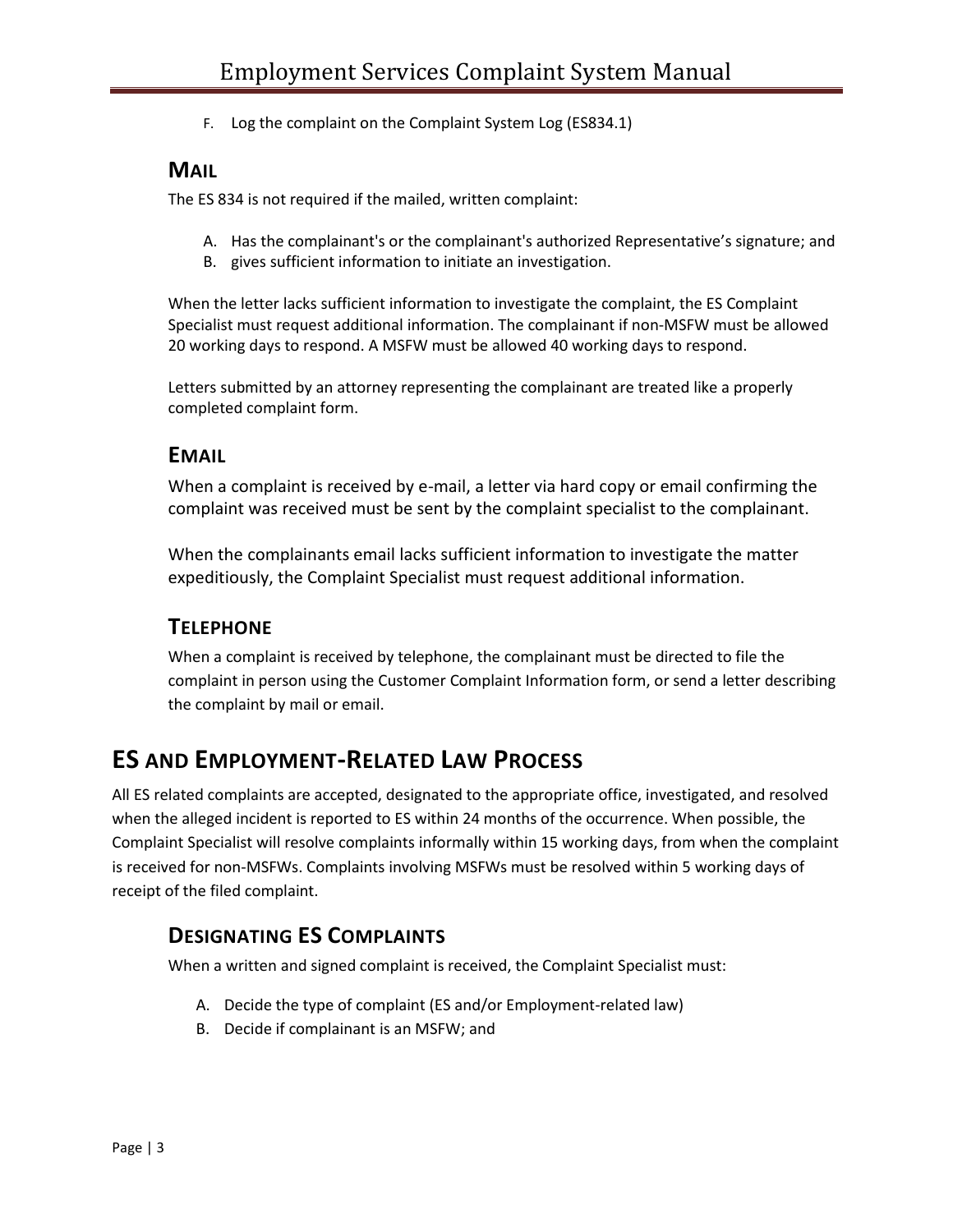- C. Decide who should handle the complaint since a complaint can be filed against a Career Center, an employer, or the agency (more than one office) and there are different people to lead the investigation of the complaint.
	- Complaints against a business are handled by the Complaint Specialist in the businesses local Career Center.
	- Complaints against a Career Center are handled by the Complaint Specialist in the local Career Center in question.
	- Complaints against the agency are handled by the SMA

#### **DESIGNATING EMPLOYMENT-RELATED LAW COMPLAINTS**

When a written and signed complaint is received and identified as an Employment-related law complaint the Complaint Specialist must:

- A. For non-MSFWs complaints
	- a. Refer immediately to the appropriate enforcement agency
	- b. Inform complainant or his/her representative where the complaint has been referred to in writing
	- c. Log the complaint on the Complaint System Log
- B. For MSFWs complaints
	- a. Refer complaint to SMA
	- b. Offer to refer MSFW to other employment services should the MSFW be interested
	- c. Inform complainant or his/her representative where complaint has been referred to in writing
	- d. Log the compliant on the Complaint System Log

#### **HANDLING COMPLAINTS**

- Assist the complainant with completing the ES 834, provide the complainant a copy of the form
- If necessary, follow up with an email or letter to request additional information.
- Provide copies of the complaint file to the SMA (for MSFW complaints only)
- A separate file will be maintained for each complaint. Staff must record any correspondence between ES and the complainant and keep documentation in the file (see the 'Complaint File Maintenance' section for details.)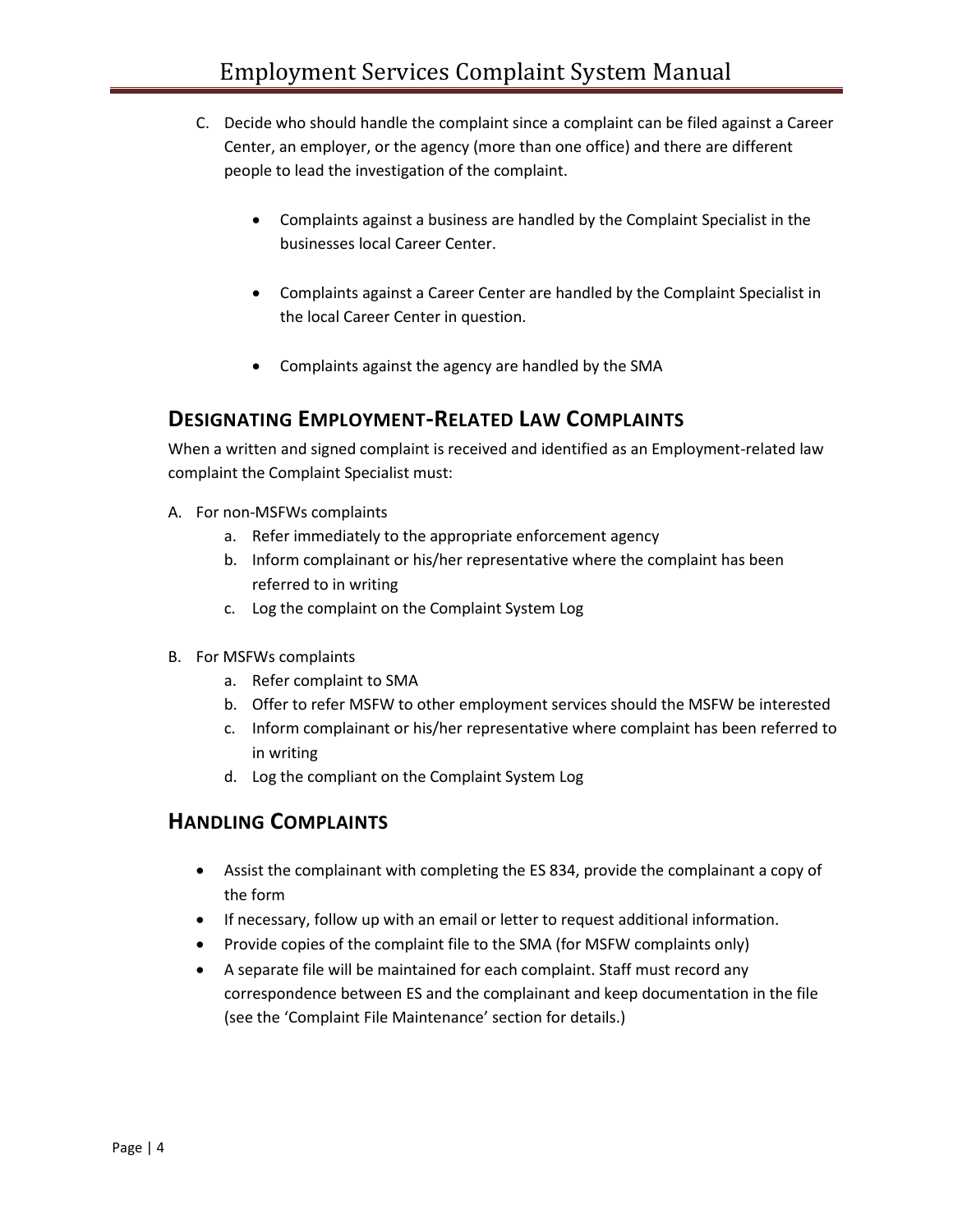#### **TIMEFRAMES**

Response

- A. Non-MSFWs have 20 days to respond
- B. MSFW have 40 days to respond

Resolution

- A. Non-MSFW have 15 business days
- B. MSFW have 5 business days

#### **COMPLAINT SYSTEM LOG**

In addition to investigating the complaints; documenting all correspondence, conversations and activities; the complaint specialist must also log all complaints in the Complaint System Log (ES 834.1)

The Complaint System Log (ES 834.1) is a spreadsheet used by all offices to log complaints that are made. Every box on the form must be completed for each complaint. The log will be submitted to the SMA on the 5th day of the first month following the end of the quarter. In the event no complaints have been made in any quarter, the Complaint Specialist still must submit a report indicating zero complaints for that quarter.

Discrimination complaints must also be logged on the Complaint System Log. Immediately after the complaint is logged it must be referred to the Local EO officer. Enter "referred to EO officer" in the 'Action' section of the log.

Complaint System Logs must be retained for a minimum of three years.

**Note:** The Complaint System Log can be submitted to the SMA via email at, [ES@labor.ny.gov](mailto:ES@labor.ny.gov)

#### **COMPLAINT RESOLUTION**

If resolution is not achieved at the local level within the allotted time frames; 15 days for non-MSFW the compliant must be forwarded to the SMA or 5 days for MSFW.

The SMA will make a determination, within 20 working days, based on the results of the investigation conducted by the Complaint Specialist. Once a determination is made, the SMA will send a determination letter and send a copy to the complainant and the respondent via certified U.S. Postal Service.

Complaints will be considered resolved when the complainant expresses satisfaction with the investigation and outcome in writing, or:

• The complainant chooses not to elevate the complaint to the next level of review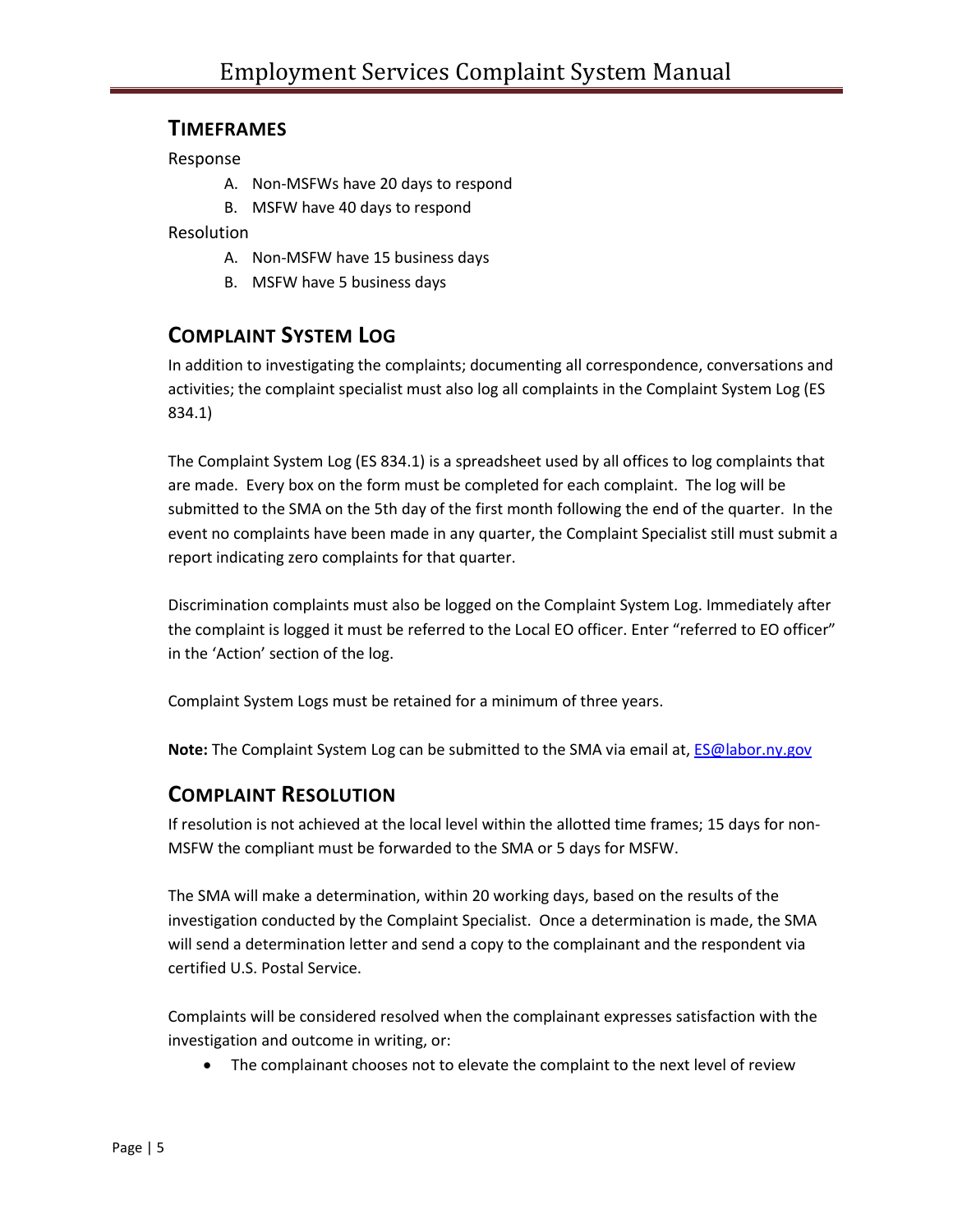- The complainant or the complainant's authorized representative fails to respond to a request for information within 20 working days for non-MSFW and 40 working days for MSFWs (a request for additional information is given in writing by the Complaint Specialist)
- The complainant exhausts all available options for review; or
- A final determination has been made by the enforcement agency to which the complainant was referred

**Note:** When a customer service complaint is filed that is not ES related or Employment-related law, the complaint specialist will follow DEWS procedures for resolving these types of complaints. Customer service complaints are not logged and are not forwarded to the SMA.

# **COMPLAINTS INVOLVING OUT-OF-STATE EMPLOYMENT SERVICE AGENCIES/CAREER CENTERS AND/OR BUSINESSES**

When a person files a complaint in the local NYS Career Center concerning an out-of-state ES agency or an out-of-state business, the complaint specialist must ensure that the ES 834 is completed in its entirety. The Complaint Specialist will send the following documents to the SMA:

- ES 834-Customer Complaint Information form
- Any accompanying documentation

The SMA will forward the information to the appropriate agencies. The information will be sent to the following:

- The out-of-state ES agency;
- The complainant;
- The ETA Regional office(s) with jurisdiction over the transferring and receiving State agencies.

The out-of-state ES agency whom the complaint has been filed against will handle the complaint as if it had been initially filed with that office. The ETA regional office with jurisdiction over the receiving state is responsible for follow- up.

When an ES complaint is against more than one state ES agency, the complainant must clarify which states are involved. Complaints against more than one state will be handled separately.

# **FOLLOW UP**

The SMA must follow-up quarterly on all MSFW complaints that have been referred to an enforcement agency. The SMA will inform the complainant of the status of the complaint.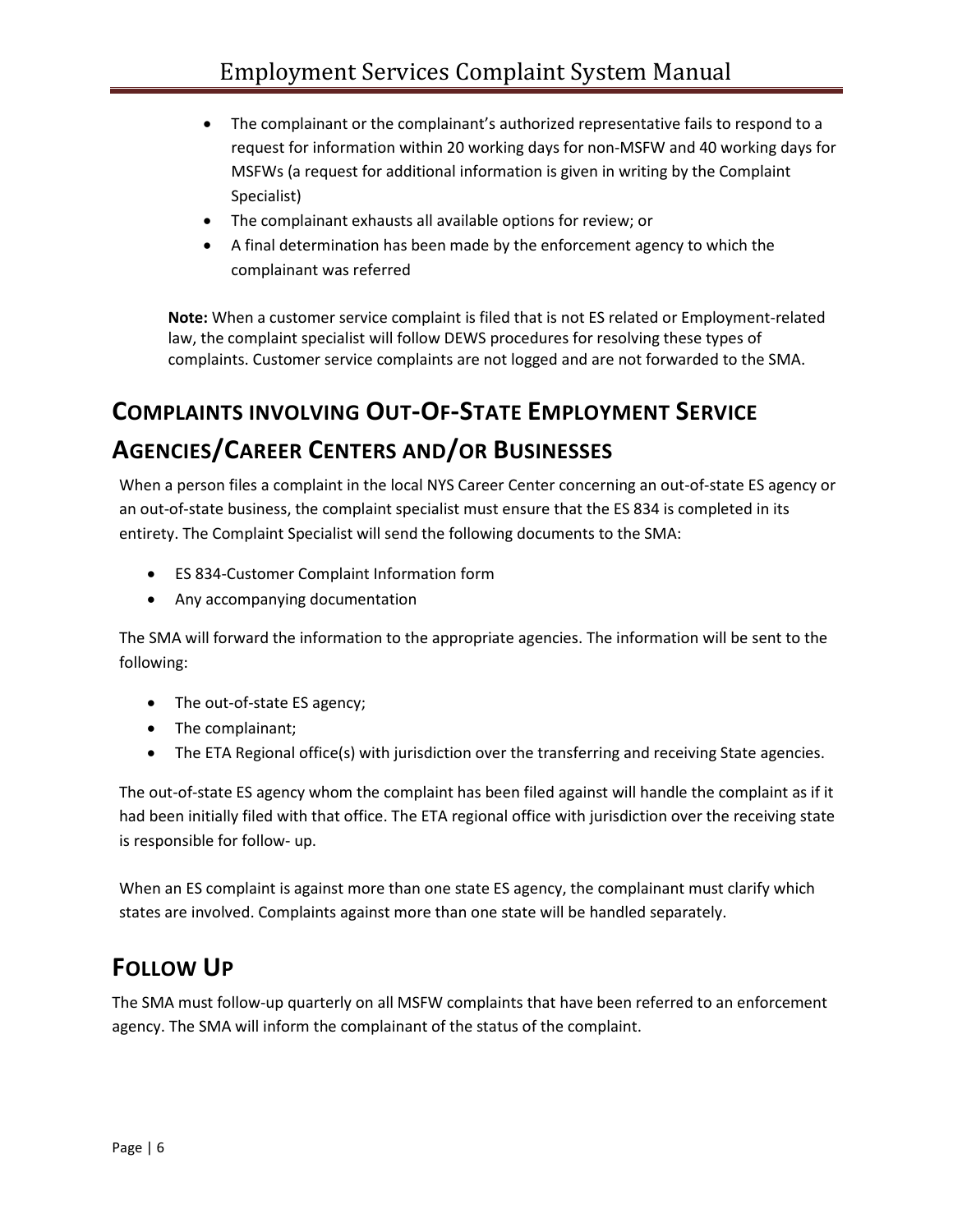# **DISCONTINUATION OF SERVICES**

ES values its business customers and strives to assist them in complying with all employment-related laws and ES regulations. However, when the Department of Labor, or another authorized enforcement agency determines that a violation of Wagner-Peyser administrative regulations or employment related laws has occurred, the discontinuation of services must be initiated.

It is the responsibility of ES to make every effort to bring the violating business into compliance and prevent the discontinuation of services. ES staff must thoroughly document all actions taken to assist the business in this process.

**Note:** Discontinuation of services should be considered the last resort. Only when every effort has been exhausted, and thoroughly documented, may the discontinuation of services be initiated.

#### **BASIS FOR DISCONTINUATION OF SERVICES**

ES may initiate procedures for discontinuation to businesses who:

- A. Submit, and refuse to alter or withdraw job orders containing specifications that do not comply with Employment related- laws;
- B. Refuse to provide assurances that the jobs offered comply with Employmentrelated laws;
- C. Are found to have either misrepresented the terms and conditions of employment specified in job orders or failed to comply fully with assurances made of job orders;
- D. Through a final determination by an appropriate enforcement agency, are found to have violated any employment related- laws. Notification of this final determination must be provided to ES by the enforcement agency.
- E. Are found to have violated regulations pursuant to 20 CFR 658.416(d)(4).
- F. Refuse to accept qualified workers referred through the Labor Exchange system; or
- G. Refuse to cooperate in the conduct of field checks pursuant to 20 CFR 653.503.

ES may discontinue services immediately when the DEWS Bureau Chief, or designee determines that the procedures identified would cause substantial harm to a significant number of workers. When services to a business that are subject to Federal Contractor Job Listing Requirements are discontinued, the ETA regional office must be notified immediately. The DEWS Bureau Chief, or designee will notify the ETA Regional Administrator of businesses who are alleged not to be in compliance with the terms of the Federal Temporary Labor Certification Regulation. This will result in an investigation and consideration of ineligibility for subsequent temporary certification.

For businesses who are alleged to have not complied with the terms of the temporary labor certification, the DEWS Bureau Chief, or designee must notify the ETA Regional Administrator of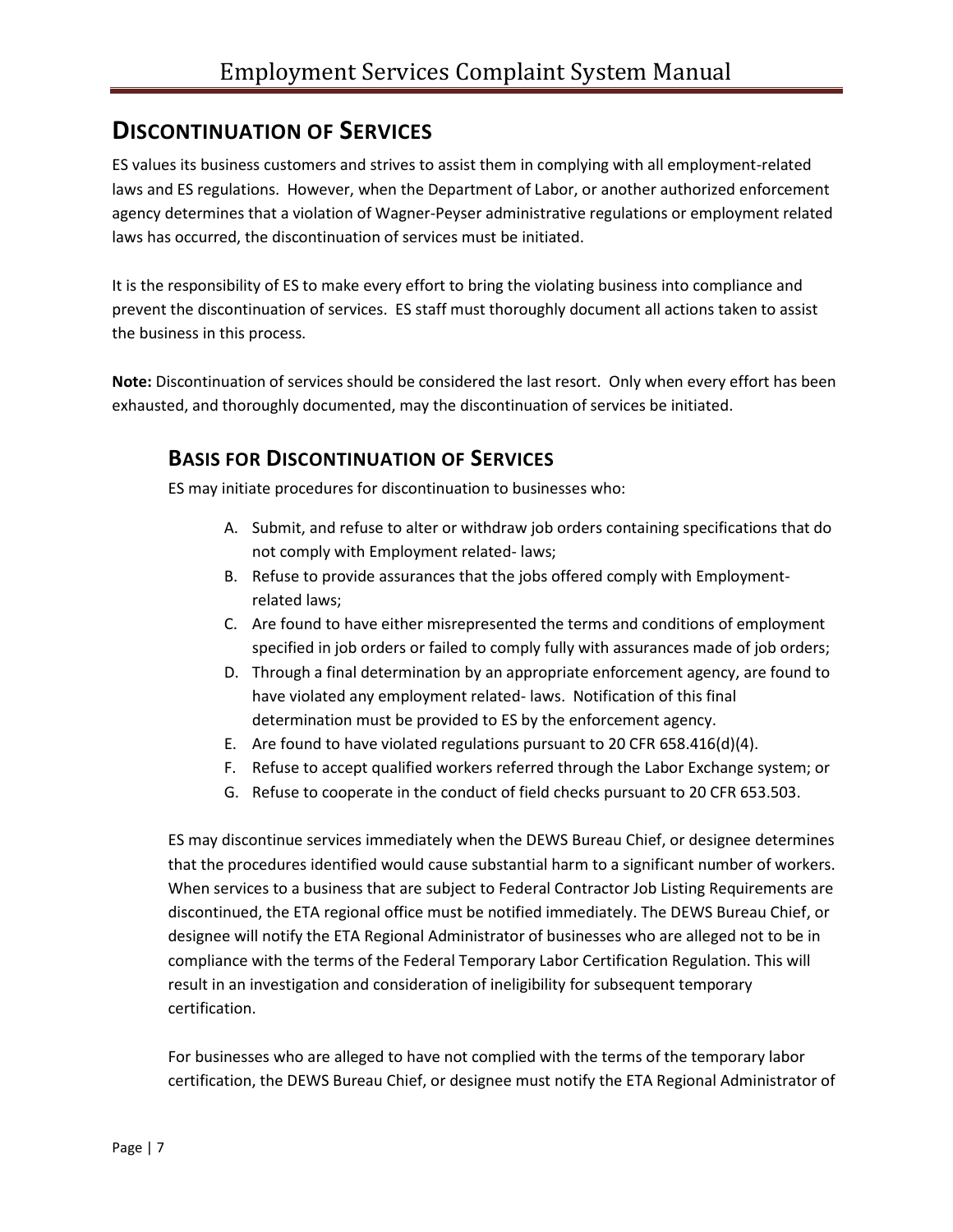the alleged non-compliance for investigation and consideration of ineligibility for subsequent temporary labor certification (20 CFR 655.210).

#### **NOTIFICATION TO BUSINESSES/EMPLOYERS**

When the Complaint Specialist becomes aware of any of the reasons listed, they must notify the SMA. Upon approval by the DEWS Bureau Chief or designee, the SMA will then write and send, to the business, a Discontinuation of Services letter that will specify:

- A. The reason for the discontinuation of services, including specific information on the job order, employee, or event in question.
- B. What the business must do to avoid the discontinuation of services.
- C. Indicate that the business has 20 business days to respond to the Discontinuation of Services letter.

Businesses may choose to allow the discontinuation of services by simply not responding to the letter. If a business chooses to respond to the letter, the business must provide evidence or information specific to the cause of the discontinuation as outlined.

**Note**: A business must request a hearing in all cases except when choosing to allow the discontinuation of services.

## **REINSTATEMENT OF SERVICES**

The DEWS Bureau Chief, or designee may reinstate services to a business after discontinuation of services when:

- A. ES is ordered to do so by a Federal Administrative Law Judge or an ETA Regional Administrator or a State hearing officer (20 CFR 658.04(c)); or
- B. The business provides adequate evidence that any policies, procedures, or conditions responsible for the previous discontinuation of service have been corrected and that the same or similar difficulties are not likely to occur in the future; and
- C. The business provides adequate evidence that he/she has responded satisfactorily to any findings, including to the complainant and the payment of any fines, which were the basis of the discontinuation of service.

DEWS will notify the business of the reinstatement determination within 20 working days of receiving the written request from the business.

When a request for reinstatement is denied, the basis for the denial must be specified, and DEWS must notify the business of their hearing date and time within 20 working days.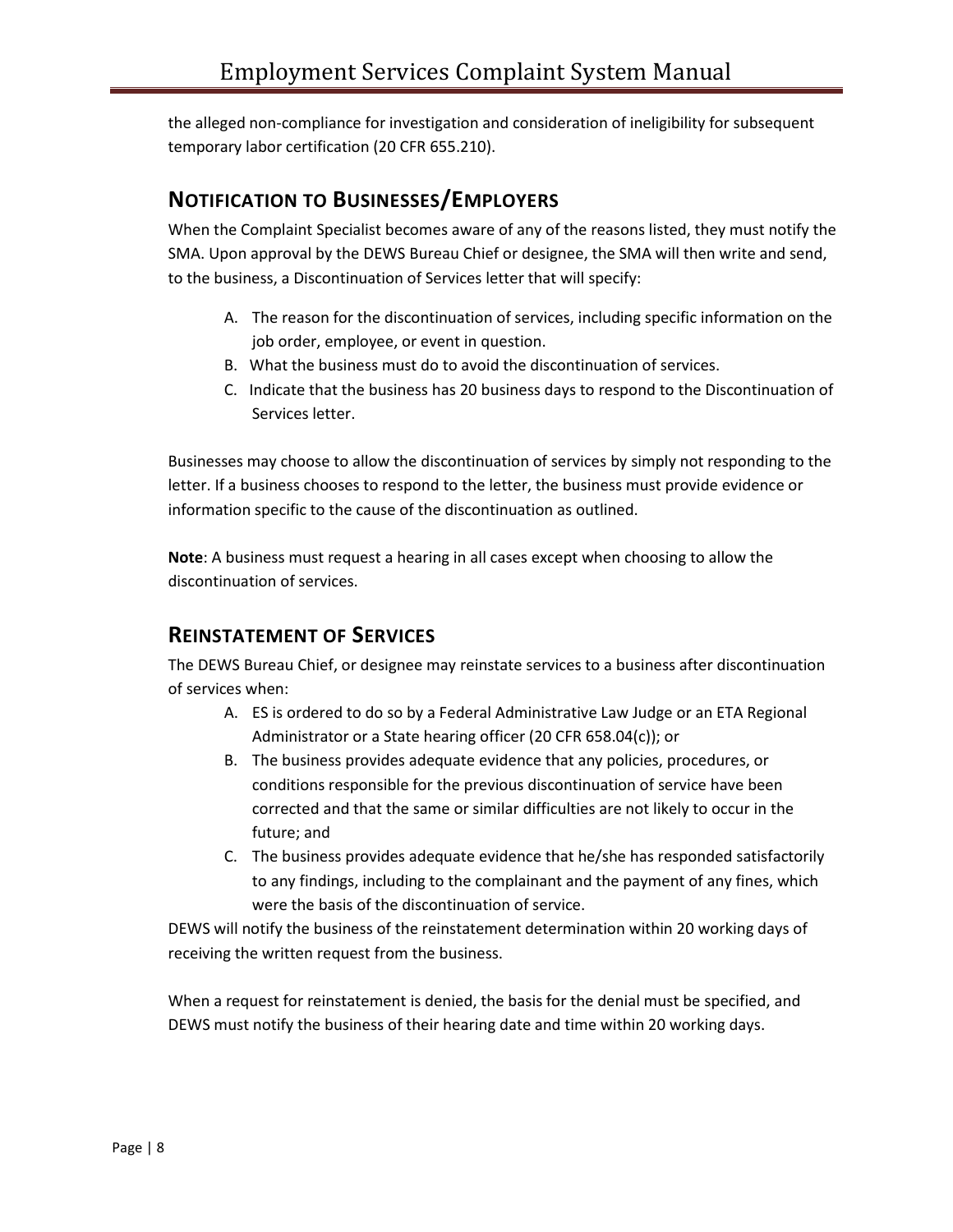# **APPARENT VIOLATIONS**

AVs are intended for MSFWs only. An apparent violation (AV) occurs when any ES staff observes, has reason to believe, or is in receipt of information regarding a suspected violation of employment-related laws or Wagner-Peyser regulations by a business. Documentation of the suspected violation can be as simple as a memorandum describing the suspected violation.

When the business has placed a job order with ES in the past 12 months, the Complaint Specialist will immediately refer the AV to the SMA for investigation and resolution. Upon notification, the business will have five working days to remedy the situation. When there is no remedy after the fifth working day, the SMA will initiate discontinuation of services to the business.

When the business has not placed a job order in the past 12 months, the Complaint Specialist will refer the violation to the SMA.

The Complaint Specialist and the SMA must record all apparent violations identified by ES staff on the Complaint System Log (ES 834.1). The Log must be completed in its entirety for each violation logged. Terms such as "N/A" or "unknown" will not be accepted.

# **DISCRIMINATION COMPLAINTS**

All ES related complaints that are filed with a Career Center alleging unlawful discrimination will be assigned to the LWDB Equal Opportunity (EO) Officer. The Complaint Specialist will provide the complainant the ES 834-Customer Complaint Information form and, when requested, will assist the complainant with completing the form. The Complaint Specialist must log the complaint in the Complaint System Log, ES 834.1 and immediately refer the complaint to the local EO officer. The Complaint Specialist will also provide the complainant with a referral in writing as well as the [EO is the Law poster.](https://www.labor.ny.gov/formsdocs/DEOD/DEOD310.pdf)

**Note**: If the Complaint Specialist and the EO Officer is the same the complaint must be recorded on the Compliant System Log as well as be documented according to the Discrimination Complaint procedures.

# **COMPLAINT FILE MAINTENANCE**

A separate folder for each ES complaint and each Employment Related Law complaint must be maintained. Original copies of all correspondence sent to the complainant must be filed in each folder.

Documentation may include, but is not limited to; ES 834-Customer Complaint Information form- or written complaint if not taken on the ES 834, phone calls, email logs and notes, requests for additional information, ES Compliant referrals, and any additional correspondence.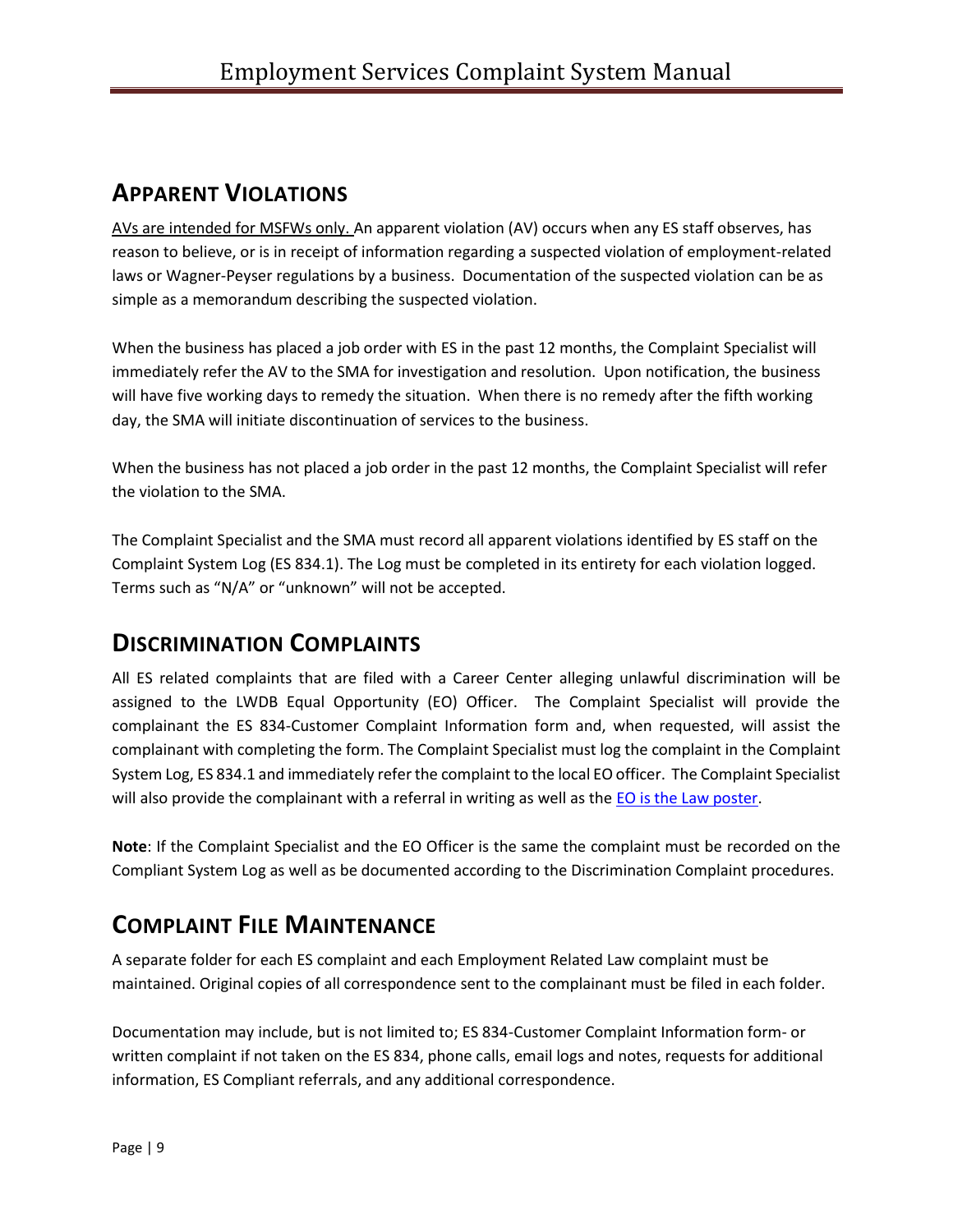Only factual information will be recorded in the files. Complaint Specialists must be diligent in not recording any personal opinions regarding the complaint or the complainant in the file.

Each folder will be identified in the following manner:

• Last Name, First Name of complainant

# **HEARINGS**

A request for a hearing can be made by either a complainant who is not satisfied with the outcome of their complaint, or by a business who has had, or is in danger of having, ES services discontinued. The request must be made in writing and contain the complainant or business signature within 20 days of receiving a notification of result. The hearing will be conducted within 30 days of the request unless all interested parties waive the time limit in writing.

All hearings and appeals are handled by the New York State Department of Labor Ethics Office. The Complaint Specialist or SMA responsible for the complaint will be responsible for coordinating hearing activity with the Office of Appeals as the office dictates.